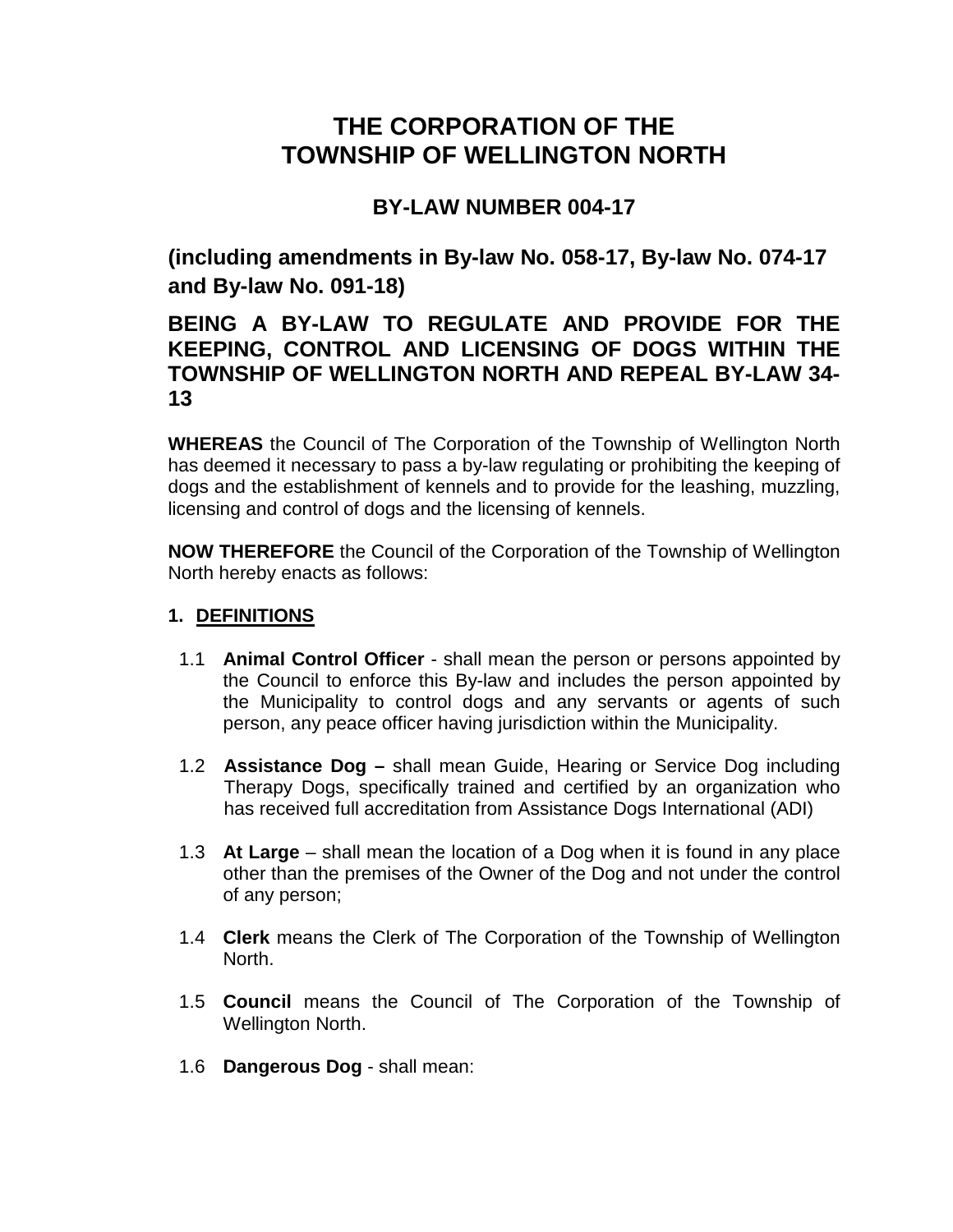- 1.6.1 a Dog, that in the absence of any Mitigating Factor, has attacked, bitten or caused injury to a person or has demonstrated a propensity, tendency or disposition to do so;
- 1.6.2 a Dog that, in the absence of any Mitigating Factor, has significantly injured a domestic animal, or
- 1.6.3 a Dog previously designated as a Potentially Dangerous Dog that is kept or permitted to be kept by its Owner in violation of the requirements for such Dog.
- 1.7 **Dog** shall mean any member of the species canis familiaris which is over twelve (12) weeks of age;
- 1.8 **Farm Dog**  shall mean a dog which is actively herding farm animals, such as cattle or sheep and such Dog is under the control of its Owner;
- 1.9 **Guide Dog**  shall mean a Dog trained as a guide for a disabled person and having the qualifications prescribed by the regulations to the Blind Persons' Rights Act, R.S.O. 1990, c.B.7, or having certification by Hearing Ear Dogs of Canada or Special Skills Dogs of Canada;
- 1.10 **Hunting Dog**  shall mean a Dog properly licensed through the Ministry of Natural Resources for the purpose of hunting moose, deer or raccoons, while hunting pursuant to the Provincial regulations;

#### 1.11 **RESCINDED By-law 058-17**

- 1.12 **Livestock Guardian Dog-** shall mean a dog that is specifically recognized and used to work and/or live with domestic farm animals, without causing them harm while aggressively repelling predators and is used exclusively for that purpose;
	- 1.13 **Mitigating Factor** shall mean a circumstance which excuses aggressive behaviour of a Dog and, without limiting the generality of the foregoing, may include circumstances where:
		- 1.13.1 the Dog was, at the time of the aggressive behaviour, acting in defense to an attack by a person or domestic animal;
		- 1.13.2 the Dog was, at the time of the aggressive behaviour, acting in defense of its young or to a person or domestic animal trespassing on the property of its Owner; or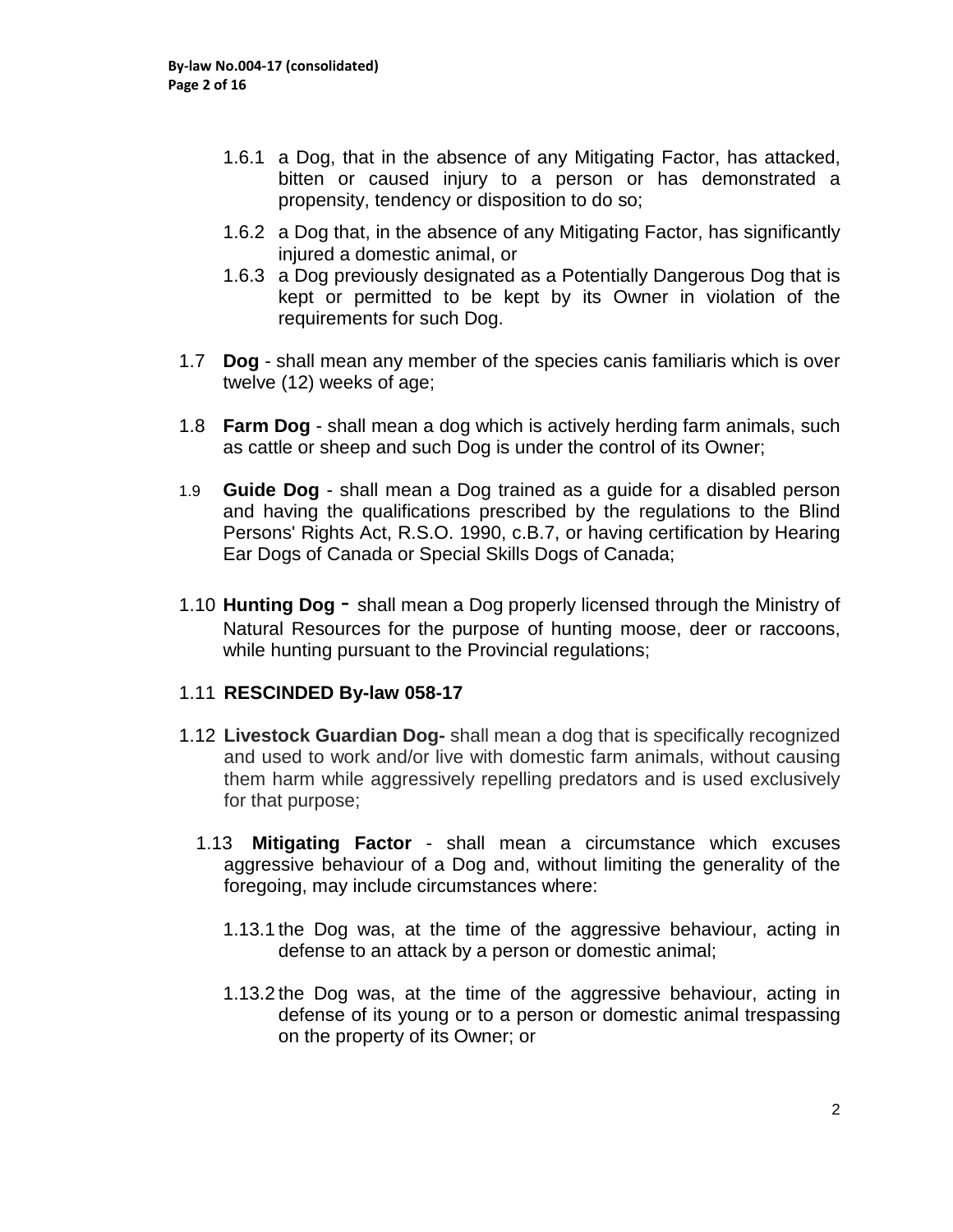- 1.13.3 the Dog was, at the time of the aggressive behaviour, being teased, provoked, or tormented.
- 1.14 **Muzzle** shall mean a humane fastening or covering device that is of adequate strength placed over a Dog's mouth to prevent it from biting and which has been or is approved by an Animal Control Officer.
- 1.15 **Noise**  shall mean the sound made by any Dog which unreasonably disturbs the peace, quiet, comfort or repose of any person in any dwelling unit for a period longer than ½ hour, more than twice in seven days;
- 1.16 **Owner** shall mean any person, group of persons, partnership or corporation who or which possesses or harbours a dog; the words "own", "owns" or "owned", shall have a corresponding meaning, and shall include a person or persons who are temporarily the keeper of dogs; and where the Owner is a minor, shall include the person or persons having the custody of the minor;
- 1.17 **Police Working Dog** shall mean a Dog trained to aid Law Enforcement Officers and which Dog is actually being used for Police Work purposes for the protection of the public, including the investigation of crime and the apprehension of law violators;
- 1.18 **Potentially Dangerous Dog** -shall mean:
	- 1.18.1 Dog that, in the absence of any Mitigating Factor, chases or approaches any person or domestic animal, anywhere other than on the property of the Owner, in a menacing fashion or apparent attitude of attack, including, but not limited to, behavior such as growling or snarling; or
	- 1.18.2 Dog that has been impounded by the Animal Control Officer or for whom the Owner has been convicted on a total of three occasions within a twenty-four (24) month period for such Dog being At Large in the Municipality.
- 1.19 **Pound** includes a veterinary facility or other place(s) designated by resolution of the Council of the Municipality;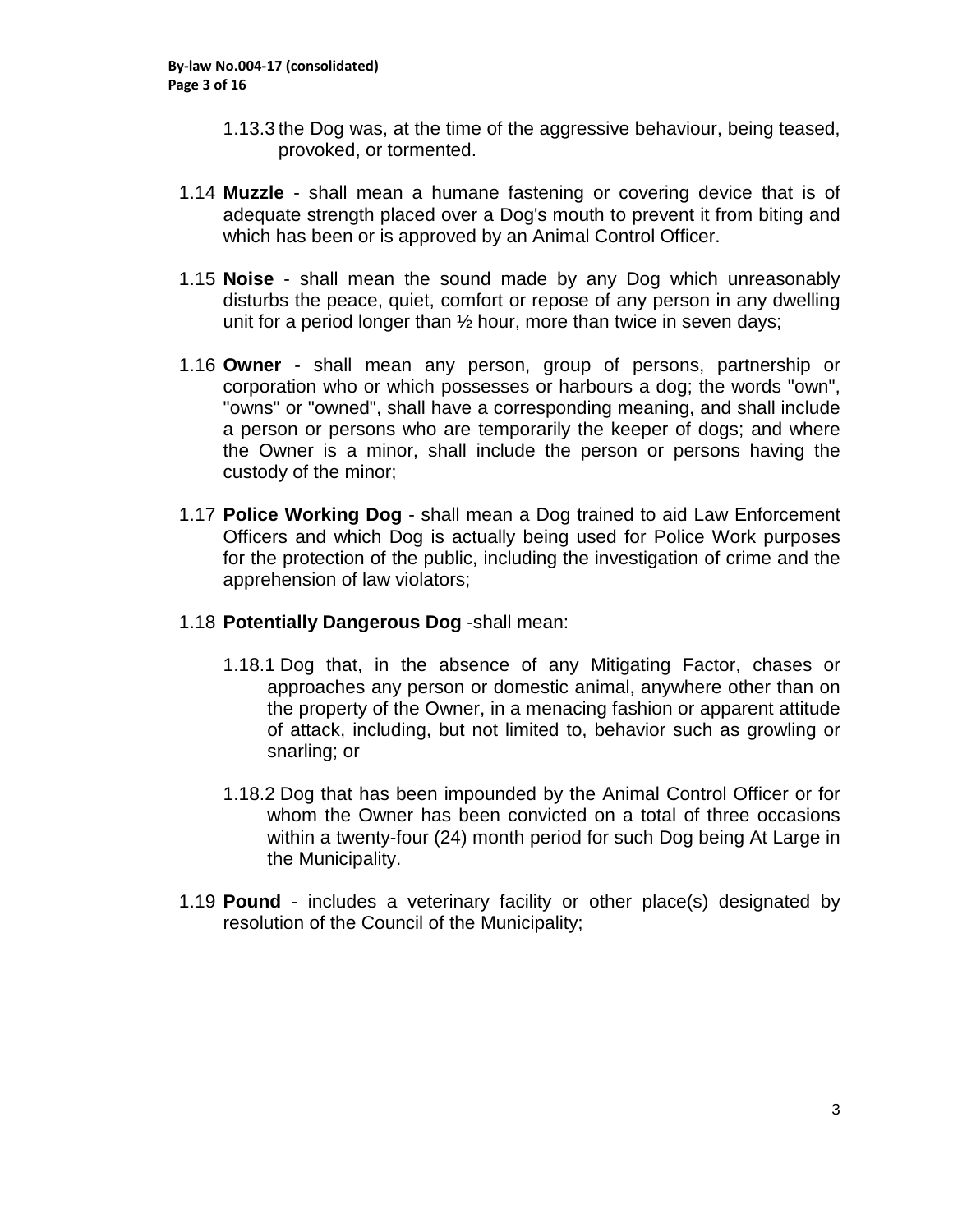- 1.20 **Pound Fee** includes any daily charge that may be collected by the operator of a Pound;
- 1.21 **Pound Keeper** shall mean the person, or persons, or agency that act as keeper of the Pound;
- 1.22 **Township** shall mean The Corporation of the Township of Wellington **North**
- 1.23 **Zoned** means a land use designation in a zoning by-law passed under the provisions of the Planning Act, R.S.O. c. P. 13, as amended.

### **2. DOGS RUNNING AT LARGE**

- 2.1 Every Owner shall keep his or her Dog under restraint at all times.
- 2.2 No person shall allow a Dog to run at Large in the Township.
- 2.3 A Dog shall not be considered running At Large if it is actively engaged in the performance of its trained duties and,
	- 2.3.1 a Police Working Dog
	- 2.3.2 a Hunting Dog
	- 2.3.3 an Assistance Dog
	- 2.3.4 a Farm Dog
	- 2.3.5 a livestock guardian dog
- 2.4 Any Dog found running At Large contrary to this by-law may be seized and impounded by an Animal Control Officer.
- 2.5 An Animal Control Officer may enter on any public property, or private property with the consent of the Owner or tenant, for the purpose of capturing any Dog running At Large.

#### **3. IMPOUNDMENT**

- 3.1 It shall be the duty of the Animal Control Officer to respond to calls regarding Dogs running At Large and, where possible:
	- 3.1.1 return them to the Owner's residence as shown on municipal licensing records; or
	- 3.1.2 if no records exist, impound the Dog.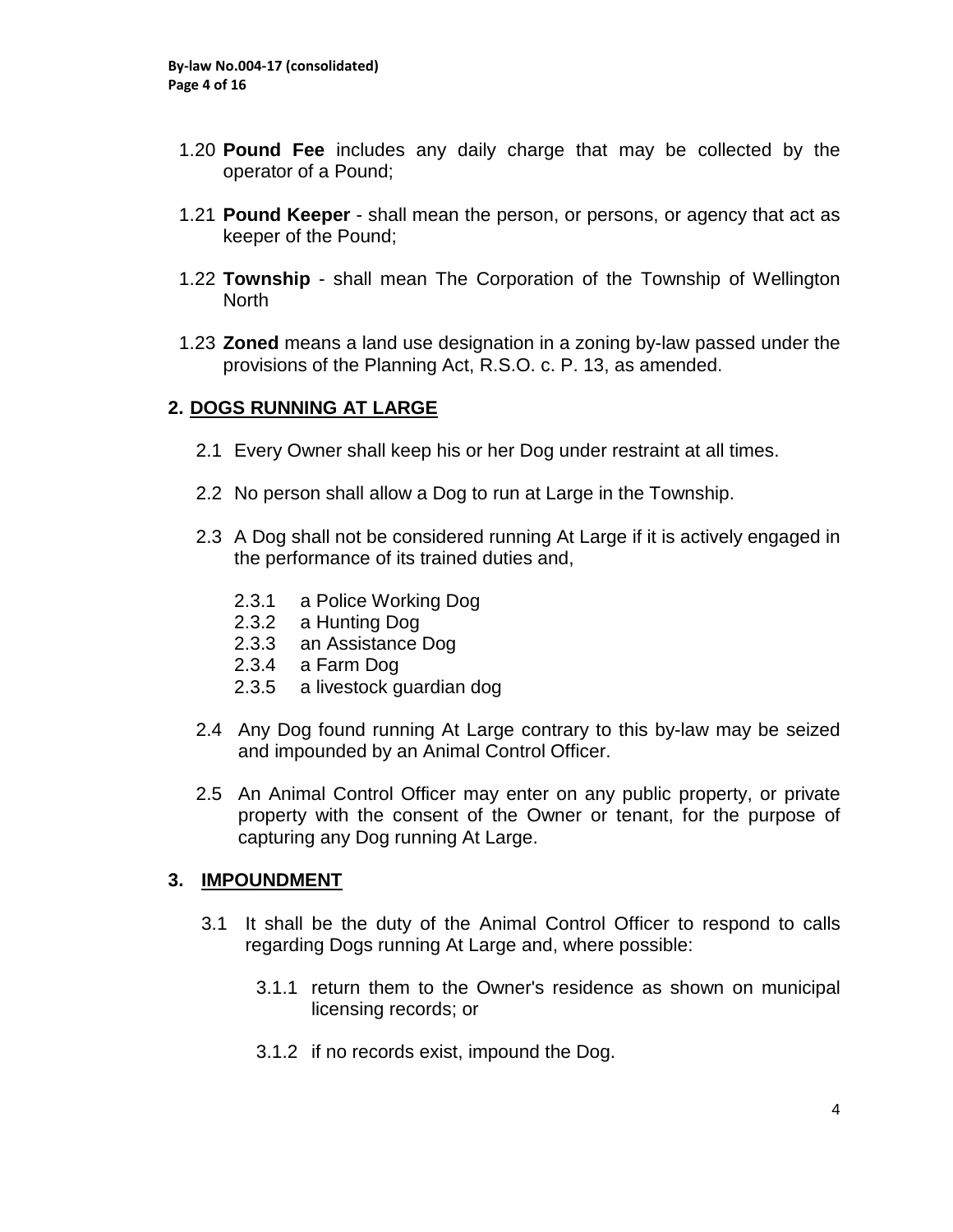- 3.2 The Owner of every Dog impounded, if known, whether or not the Dog is claimed by the Owner from the pound, shall be liable for the payment of the Pound Fee, the boarding fee, and any euthanasia and disposal fees applicable, and shall pay all fees on demand to the Township.
- 3.3 Where at the end of seventy-two (72) hours after being impounded, exclusive of Sundays and holidays and the day of impoundment, possession of the Dog has not been restored to the Owner, the operator of the Pound may dispose of the dog in accordance with the provisions of the *Animals for Research Act*, R.S.O. 1990, c. A. 22, as amended.
- 3.4 No Dog shall be returned to its Owner unless it has been licensed for the current year in accordance with the provisions of this by-law and the municipal fees and charges by-law and all impound and boarding fees are paid in full.
- 3.5 Where a Dog is seized and impounded, is injured or should be destroyed without delay for humane reasons, or for the safety of persons or animals, an Animal Control Officer may dispose of, or have the Dog disposed of as soon after seizure as deemed fit, in a humane manner without permitting any person to reclaim the Dog or animal or without offering it for sale and in that event no damages or compensation shall be recoverable on account of its disposition.
- 3.6 Where a Dog is alleged to have bitten any person or domestic animal, such dog may be impounded and held by the Pound until proceedings under the:
	- 3.6.1 *Dog Owners' Liability Act*, R.S.O. 1990, c. D. 16, as amended, have been followed, provided that no dog shall be so impounded or held for a period in excess of twenty-one (21) days unless otherwise ordered by a court of competent jurisdiction; or
	- 3.6.2 under the provisions of this by-law.

#### **4. DESIGNATING POTENTIALLY DANGEROUS DOGS**

Where an Animal Control Officer designates a Dog as a Potentially Dangerous Dog, the Animal Control Officer shall serve notice upon the Owner of such Dog requiring the Owner, upon receipt of such notice, to comply with any or all of the following requirements and the owner shall comply with said requirements:

4.1 shall keep the Potentially Dangerous Dog, when it is on the lands and premises of the Owner, confined: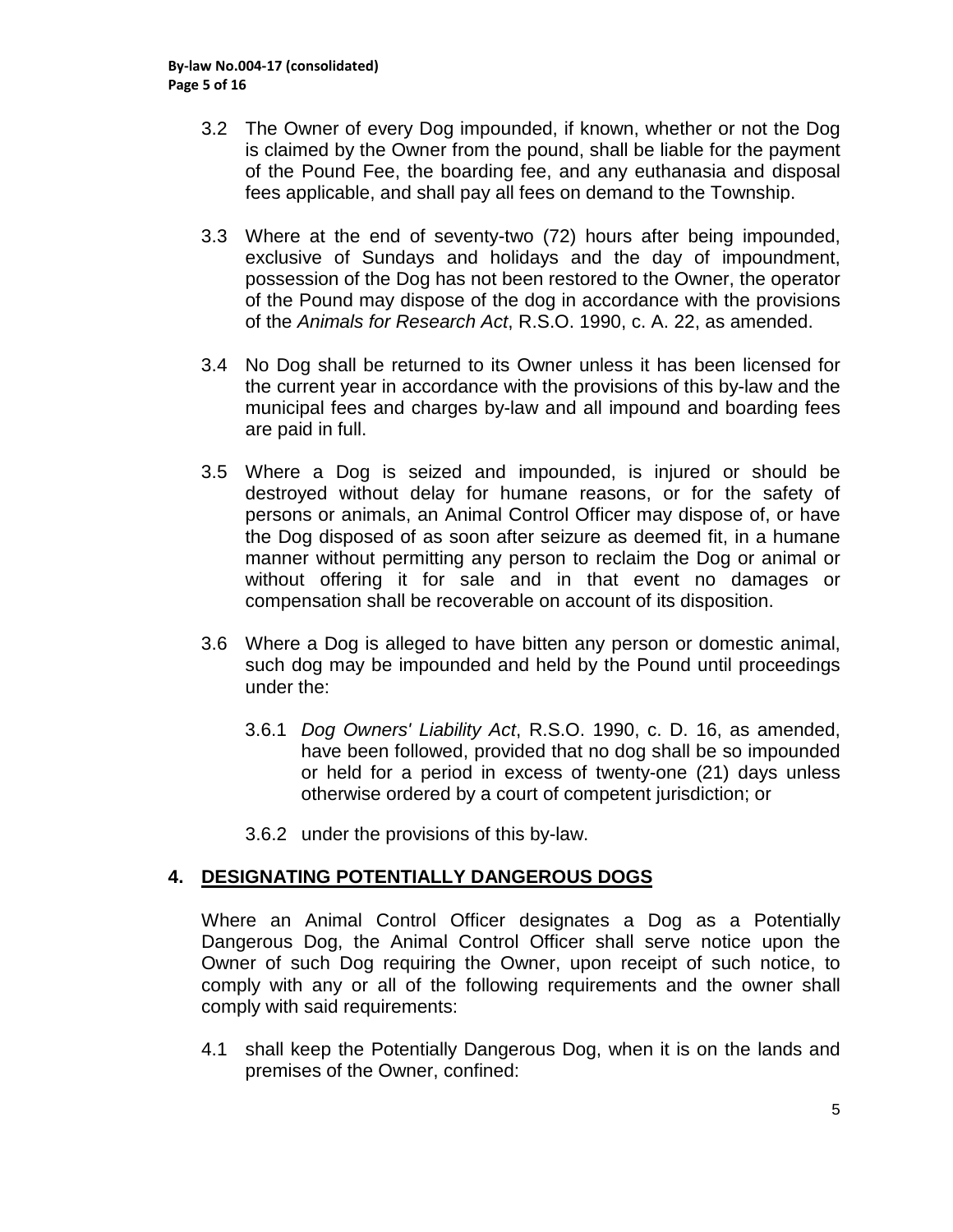- 4.1.1 within the Owner's dwelling and under the effective control of an adult; or
- 4.1.2 in an enclosed pen constructed with a secure top and sides and either a secure bottom effectively attached to the sides or sides embedded in the ground to a minimum depth of 30 centimeters or as otherwise approved by the Animal Control Officer. The pen shall provide humane shelter for the Potentially Dangerous Dog while preventing it from escaping there from and preventing the entry therein of unsupervised children;
- 4.2 keep the Potentially Dangerous Dog under the effective control of an adult person and under leash, such leash to be approved by the Animal Control Officer and not to exceed 1.8 meters in length, at all times when it is not confined in accordance with subsection 4.1.1;
- 4.3 securely attach a Muzzle to the Potentially Dangerous Dog at all times when it is not confined in accordance with subsection 4.1.1;
- 4.4 permit the Animal Control Officer to insert a microchip implantation in the Potentially Dangerous Dog for the purpose of identifying the Potentially Dangerous Dog;
- 4.5 provide the Animal Control Officer with the new address and telephone number of the Owner within two (2) working days of moving the Potentially Dangerous Dog;
- 4.6 provide the Animal Control Officer with the name, address and telephone number of the new Owner within two (2) working days of selling or giving away the Potentially Dangerous Dog;
- 4.7 advise the Animal Control Officer within two (2) working days of the death of the Potentially Dangerous Dog;
- 4.8 advise the Animal Control Officer forthwith if the Potentially Dangerous Dog is running At Large or has bitten or attacked any person or animal; and
- 4.9 purchase and display at the entrances to the Owner's dwelling a warning sign provided by the Animal Control Officer. The sign shall be posted in such a manner that it cannot be easily removed by passersby and shall be clearly visible to a person approaching the entrance.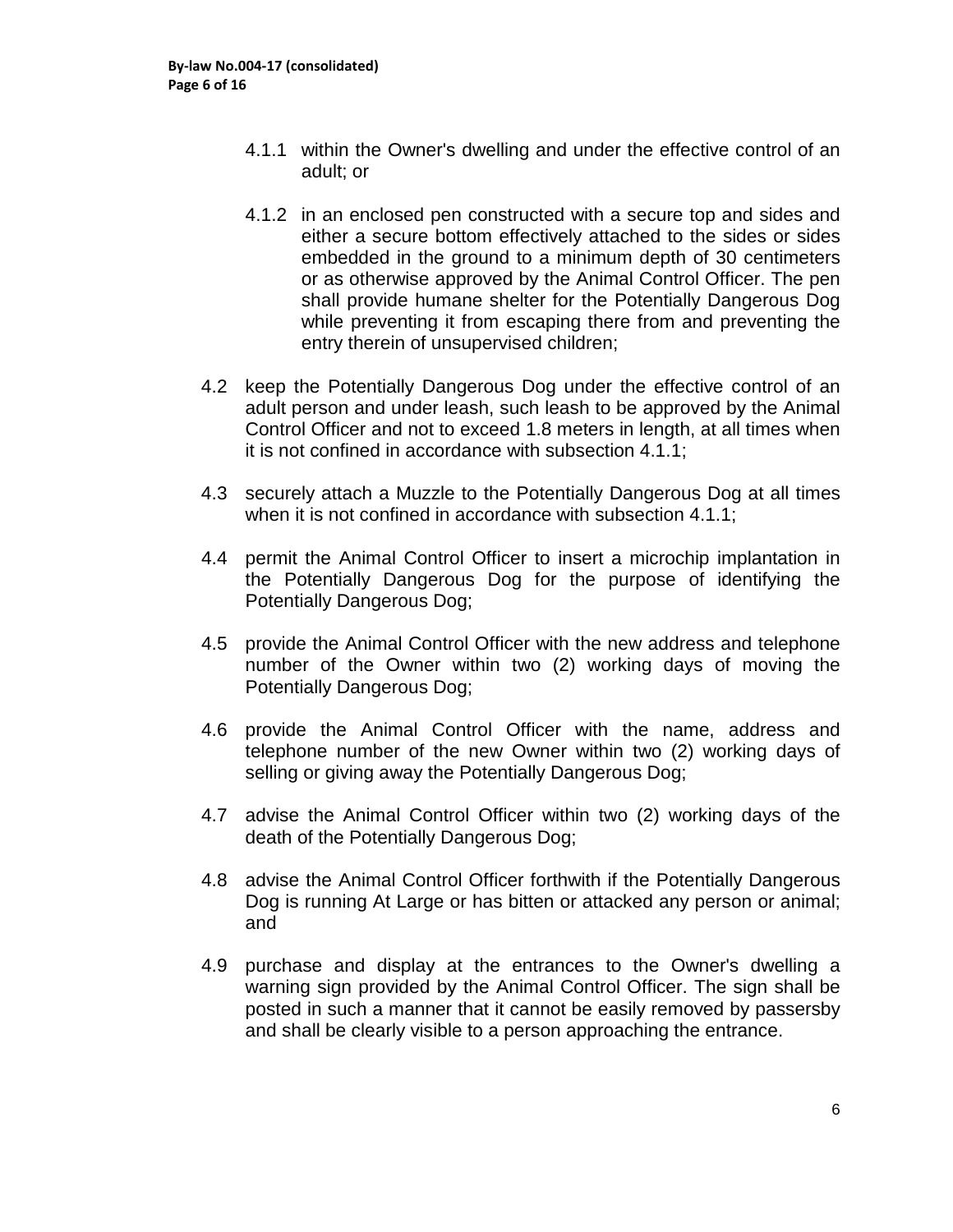### **5. DESIGNATING DANGEROUS DOGS**

Where an Animal Control Officer designates a Dog as a Dangerous Dog, the Animal Control Officer shall serve notice upon the Owner of such Dog requiring the Owner, upon receipt of such notice, to comply with the following requirements and the Owner shall comply with the said requirements:

- 5.1 keep the Potentially Dangerous Dog, when it is on the lands and premises of the Owner, confined:
	- 5.1.1 within the Owner's dwelling and under the effective control of an adult; or
	- 5.1.2 in an enclosed pen constructed with a secure top and sides and either a secure bottom effectively attached to the sides or sides embedded in the ground to a minimum depth of 30 centimeters or as otherwise approved by the Animal Control Officer. The pen shall provide humane shelter for the Potentially Dangerous Dog while preventing it from escaping there from and preventing the entry therein of unsupervised children;
- 5.2 keep the Potentially Dangerous Dog under the effective control of an adult person and under leash, such leash to be approved by the Animal Control Officer and not to exceed 1.8 meters in length, at all times when it is not confined in accordance with subsection 5.1.1;
- 5.3 securely attach a Muzzle to the Potentially Dangerous Dog at all times when it is not confined in accordance with subsection 5.1.1;
- 5.4 permit the Animal Control Officer to insert a microchip implantation in the Potentially Dangerous Dog for the purpose of identifying the Potentially Dangerous Dog;
- 5.5 provide the Animal Control Officer with the new address and telephone number of the Owner within two (2) working days of moving the Potentially Dangerous Dog;
- 5.6 provide the Animal Control Officer with the name, address and telephone number of the new Owner within two (2) working days of selling or giving away the Potentially Dangerous Dog;
- 5.7 advise the Animal Control Officer within two (2) working days of the death of the Potentially Dangerous Dog;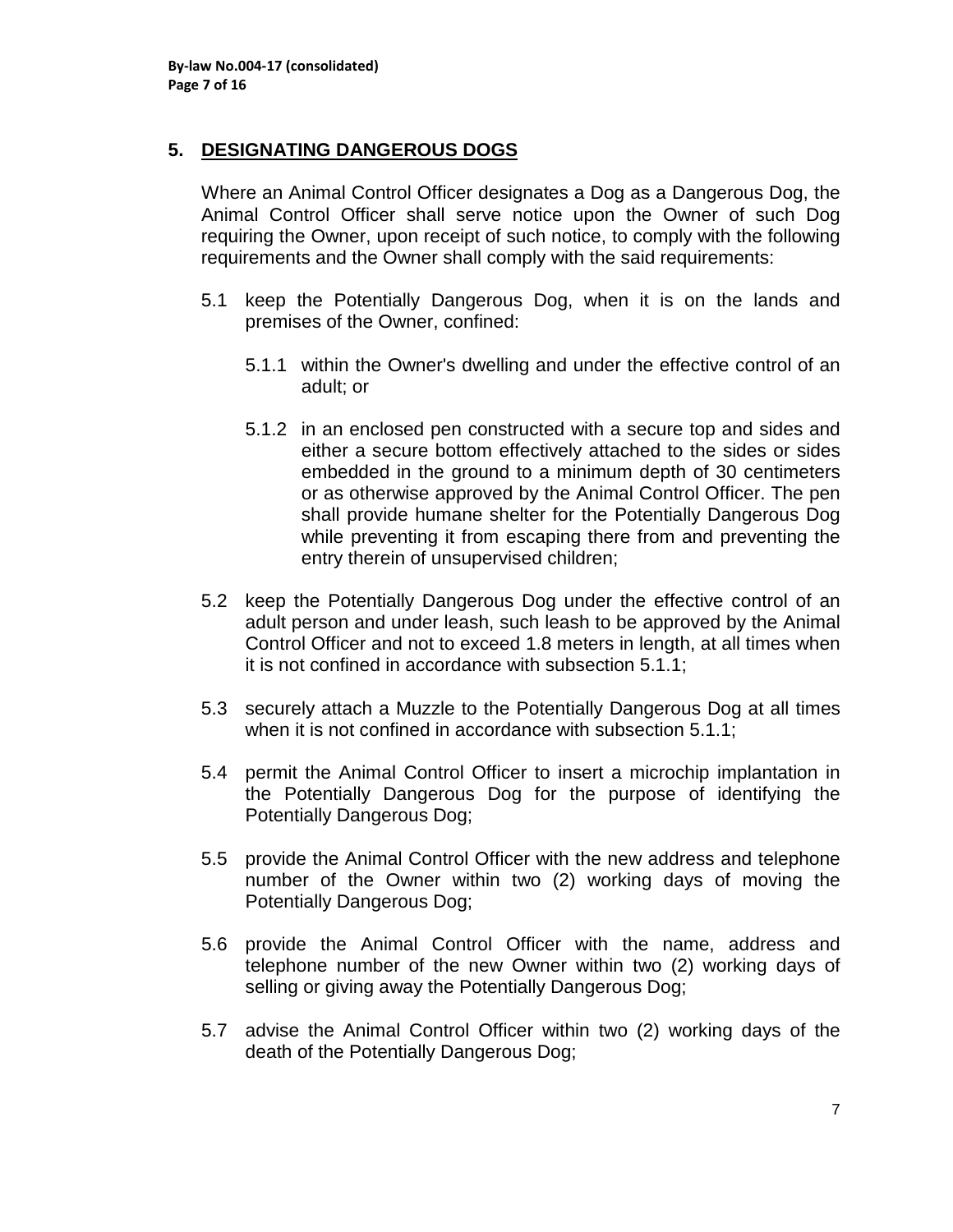- 5.8 advise the Animal Control Officer forthwith if the Potentially Dangerous Dog is running At Large or has bitten or attacked any person or animal; and
- 5.9 purchase and display at the entrances to the Owner's dwelling a warning sign provided by the Animal Control Officer. The sign shall be posted in such a manner that it cannot be easily removed by passersby and shall be clearly visible to a person approaching the entrance.
- 5.10 The Owner of a Dangerous Dog shall not keep or harbour the Dangerous Dog in a multiple dwelling or a lodging house, and, where the Owner's dwelling is a multiple dwelling or a lodging house, the Dangerous Dog may be kept or harboured at other premises for the purpose of subsection 5.1 and subject to all other provisions of this section 5.

### **6. LICENSING AND REGISTRATION OF DOGS**

- 6.1 No person or persons shall own, harbour or keep more than three Dogs per dwelling unit in areas zoned other than agricultural and on lots or parcels containing less than 25 acres of land.
- 6.2 No person or persons shall own, harbour or keep more than ten Dogs per dwelling unit in areas zoned agricultural.
- 6.3 The provisions of 6.1 and 6.2 do not apply to:
	- 6.3.1 an animal hospital owned and operated by a veterinarian licensed by the Ontario Veterinary Association,
	- 6.3.2 a pet store;
	- 6.3.3 an Ontario Humane Society Shelter or the Pound which complies with this by-law;
	- 6.3.4 a licensed Kennel; or
	- 6.3.5 any Owner or occupier of premises, who, as of September  $25<sup>th</sup>$ , 2000 had more than three (3) Dogs on a property, may continue to maintain those Dogs on that property provided that those original three (3) Dogs, may not be replaced after their disposition.
- 6.4 No person shall own or harbour any Dog without having obtained a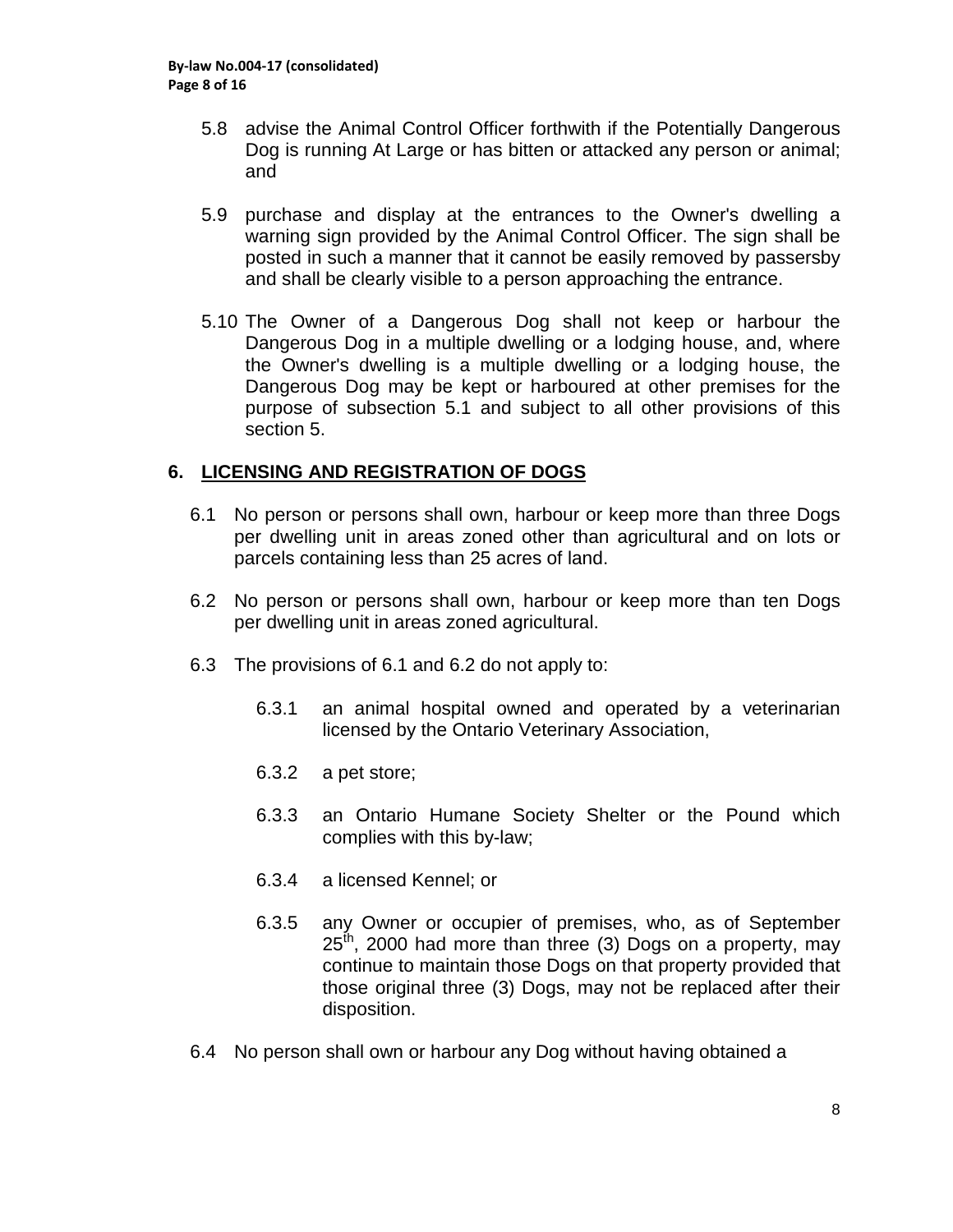license and dog tag for the Dog from the Township, in accordance with the fees and charges by-law.

- 6.4.1 The provisions of 6.4 do not apply to an Assistance Dog.
- 6.5 The license shall be taken out annually on or before January 15th of each year and shall expire on December 31<sup>st</sup>.
- 6.6 Every dog tag shall wear a tag with an identifying number and a record shall be kept by the Township showing the name, address and telephone number of the Owner as well as the identifying tag number.
- 6.7 No person shall use a tag on a Dog other than the Dog for which such tag is issued.
- 6.8 No license or registration shall be transferable and the license and registration referred to herein shall expire and become void upon the sale, death or other disposal of a Dog to which such license and registration relates.
- 6.9 No person other than the owner of the dog shall remove the tag from such Dog.
- 6.10 The Owner shall keep the dog tag securely fixed on the dog at all times.
- 6.11 A fee shall be charged for the replacement of a lost dog tag as set out in the Township's fees and charges by-law

#### **7. RESCINDED BY-LAW 058-17**

#### **8. DOG WASTE**

- 8.1 Every person who owns, harbours, possesses or is in control of any Dog shall immediately remove any feces left by the Dog in the Township:
	- 8.1.1 on a highway or roadway;
	- 8.1.2 in a public park;
	- 8.1.3 on any public property other than a public park; or
	- 8.1.4 on any private property other than the property of,
		- 8.1.4.1 the Owner of the Dog, or
		- 8.1.4.2 the person having care, custody or control of the Dog.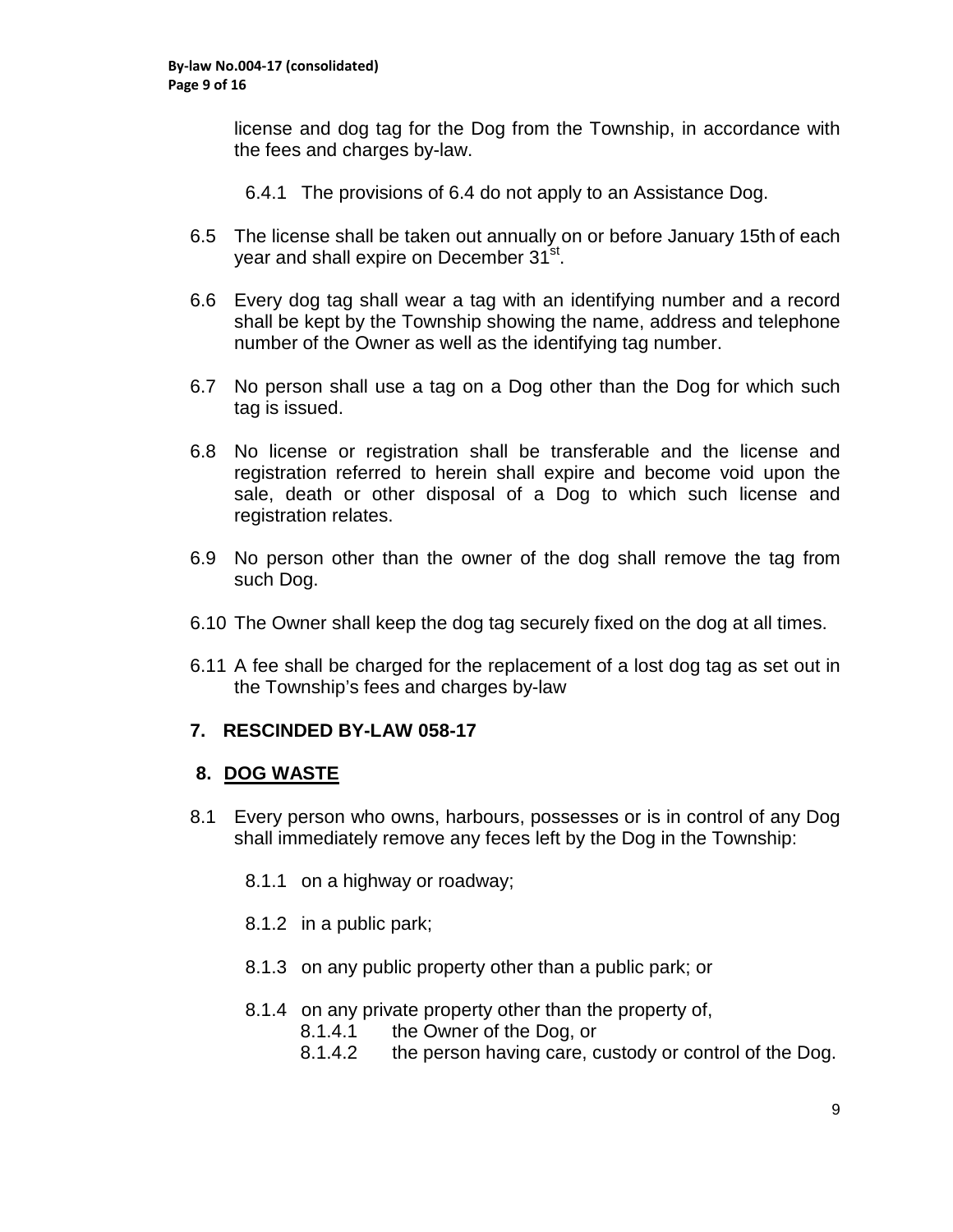- 8.2 Every person who owns, harbours, possesses or is in control of any Dog shall remove from his or her premises and dispose, in a timely manner, feces left by such Dog, so as not to disturb the enjoyment, comfort and convenience of any person in the vicinity of the premises.
- 8.3 Section 8 does not apply to a handler of a Service Dog, where the handler is unable to remove the excrement left by such Dog due to a physical disability or impediment.

### **9. OTHER MATTERS**

9.1 No Owner of a Dog shall permit the Dog to make any persistent barking, calling or whining Noise likely to disturb the residents of adjacent properties.

#### **10. APPEAL**

- 10.1 Council hereby appoints the Clerk or designate to conduct hearings on its behalf as it relates to the designation of dangerous dogs.
- 10.2 Where the Owner of a Dog who receives a notice from an Animal Control Officer designating such Dog as a Potentially Dangerous Dog or a Dangerous Dog, requests by notice in writing delivered to the Clerk within five (5) working days of receipt of such notice, shall hold a hearing pursuant to the provisions of the *Statutory Powers Procedure Act*, R.S.O. 1990, c. S.22 within thirty (30) days of the Clerk's receipt of the written request for a hearing and the Clerk may:
	- 10.2.1 affirm or rescind the Animal Control Officer's designation of the Dog;
	- 10.2.2 substitute its own designation of the Dog as a Potentially Dangerous Dog or Dangerous Dog ; or
	- 10.2.3 substitute its own requirements of the Owner of a Potentially Dangerous Dog or Dangerous Dog pursuant to section 4 or 5.

#### **11. INQUIRY**

11.1 Animal Control Officers may either on his or her own initiative, or as a result of a complaint received by him or her from a resident of the Township, conduct an inquiry into whether a Dog should be designated as a Potentially Dangerous Dog or a Dangerous Dog, as the case may be.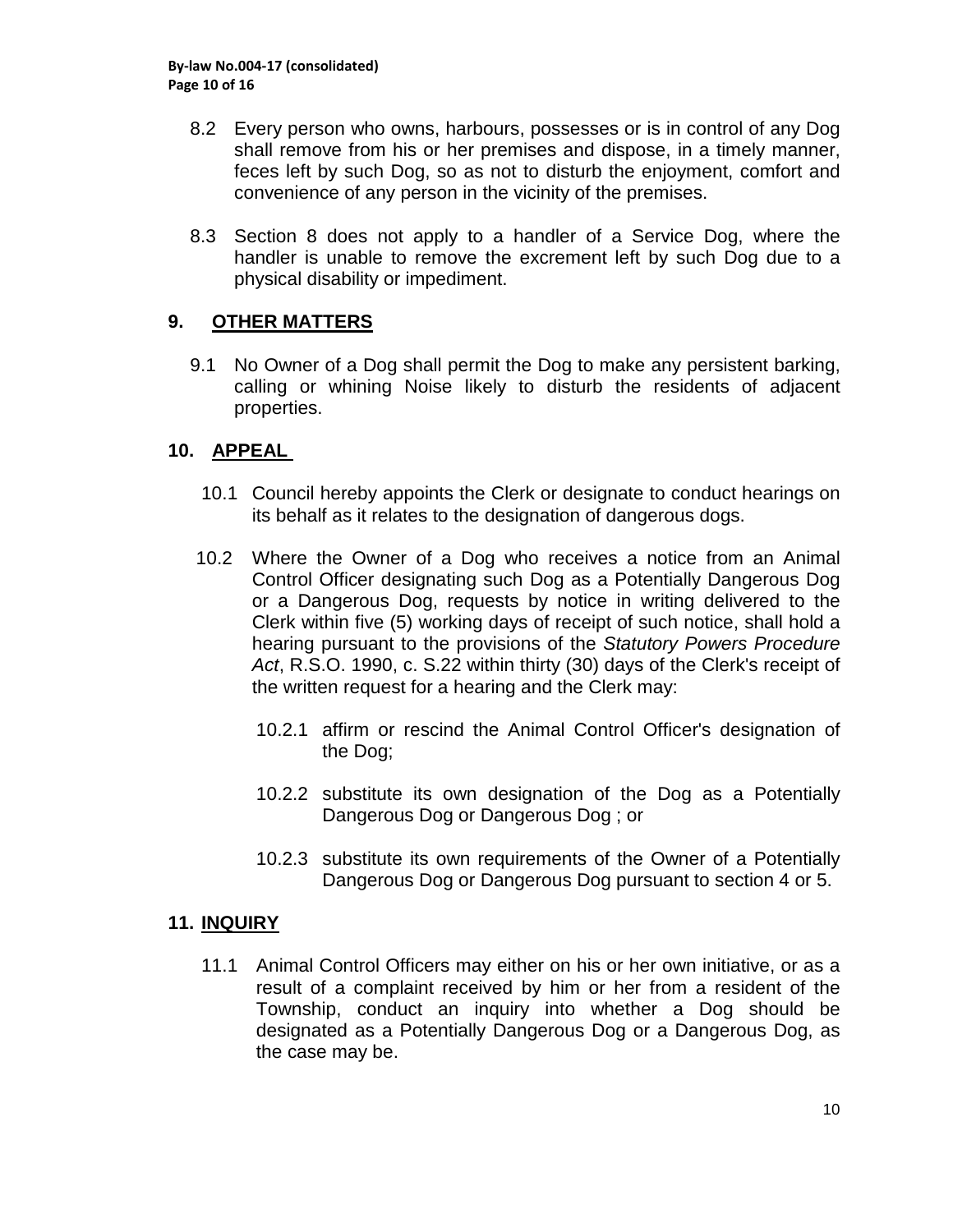#### **12. IMPOSITION OF REQUIREMENTS OF SECTIONS 4 AND 5**

- 12.1 Any of the requirements of sections 4 and 5, except for subsections 4.2 and 4.3 and 5.2 and 5.3, which may be imposed by notice on a Dog Owner by the Animal Control Officer pursuant to such sections, shall not be enforceable until:
	- 12.1.1 the time for requesting an appeal has expired without an appeal being requested;
	- 12.1.2 an appeal has been requested and the request has been withdrawn or abandoned; or
	- 12.1.3 an appeal has been requested and the Clerk has issued its decision.

#### **13. SERVING NOTICES**

13.1 Any notices served by an Animal Control Officer or requests for hearings made by an Owner pursuant to this By-law, shall be provided by hand delivery or prepaid registered mail and, in the event of service by prepaid registered mail, shall be deemed received on the fifth  $(5<sup>th</sup>)$ day after the date of mailing.

#### **14. FAILURE TO COMPLY AND COST RECOVERY**

- 14.1 The Township, its agents and servants, and any Animal Control Officer shall not be liable for damages or compensation for any Dog injured or killed under the provisions of this By-law and no such damages or compensation shall be paid to any person.
- 14.2 Where a person defaults in complying with a direction, requirement or order under this By-law to do a matter or thing, an officer or agent on behalf of the Township may, with such assistance from others as may be required, enter the land on which the contravention occurred at any reasonable time, and carry out such direction, requirement or order at the person's expense.
- 14.3 In accordance with section 446 of the *Municipal Act, 2001* the Municipality may recover the costs, from the person directed, required or ordered to do a matter or thing under this By-law, by action or by adding the costs to the tax roll and collecting them in the same manner as property taxes, and such costs to the tax roll and collecting them in the same manner as property taxes, and such costs shall include interest at an annual rate of 15 per cent.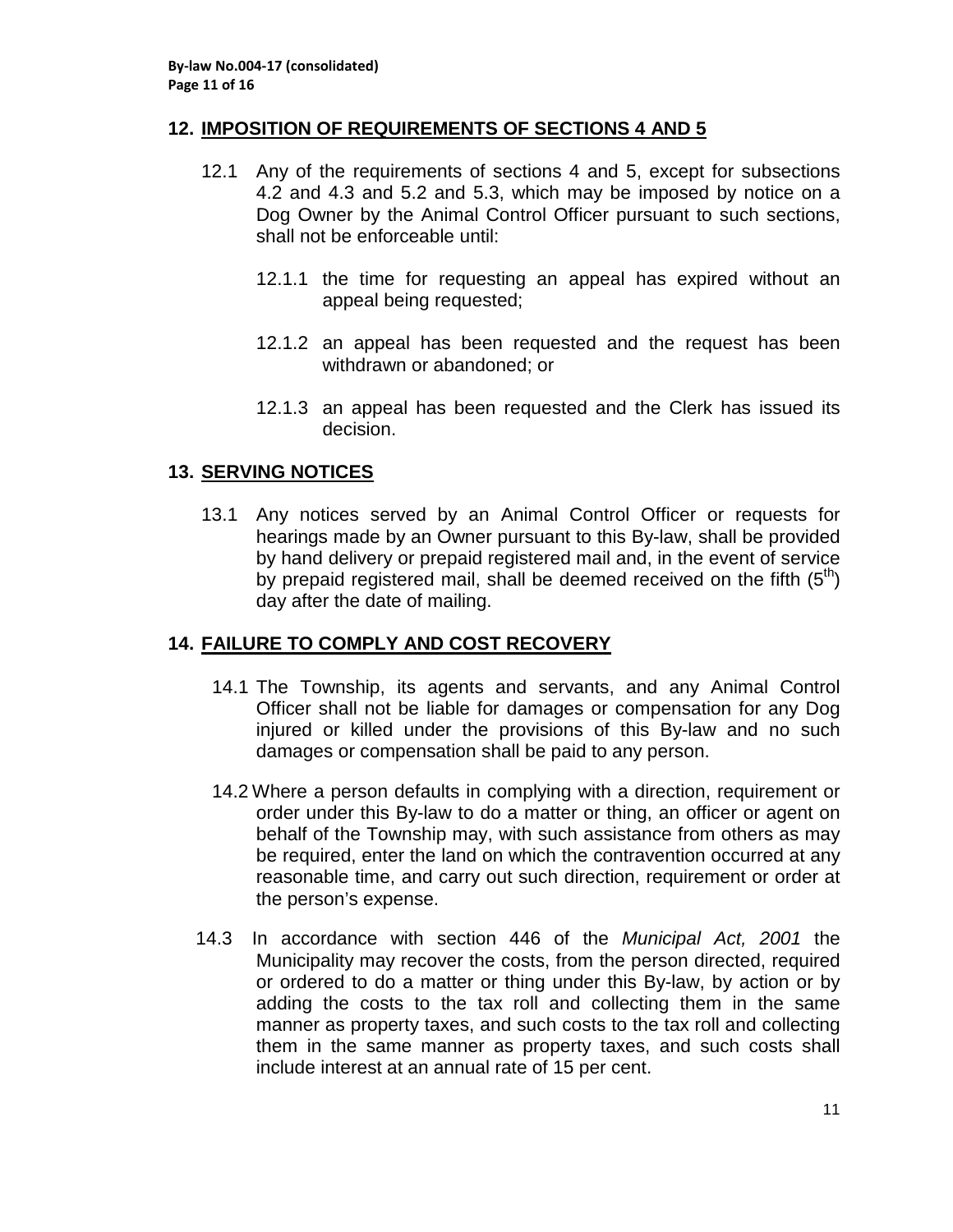- 14.4 For the purpose of subsection 21.2, interest shall be calculated for the period commencing the day the Municipality incurs the costs and ending on the day the costs including the interest are paid in full.
- 14.5 The amount the Municipality's costs incurred plus interest to the date payment is made in full, constitutes a lien upon the land, upon the registration of a notice of lien upon the land.

### **15. PENALTY PROVISIONS**

- 15.1 Every person who contravenes any of the provisions of this By-law is guilty of an offence pursuant to section 429 of the Municipal Act and all contraventions of this by-law are designated as continuing offences.
- 15.2 Every person who is convicted of an offence is liable to a minimum fine of Two Hundred and Fifty Dollars (\$250) and a maximum fine of Twenty-Five Thousand Dollars (\$25,000.00) for the first offence and a maximum fine of Fifty Thousand Dollars (\$50,000.00) for a subsequent offence.
- 15.3 Notwithstanding section 15.2, every person who is convicted of an offence is liable to a set fine pursuant to the *Provincial Offences Act*, R.S.O. 1990, c. P. 33.
- 15.4 Pursuant to section 441 of the *Municipal Act, 2001* if any part of a fine for a contravention of this by-law remains unpaid after the fine becomes due and payable under section 66 of the *Provincial Offences Act*, R.S.O. 1990, c. P. 33, as amended, including any extension of time for payment ordered under that section, the Municipality may give the person against whom the fine was imposed a written notice specifying the amount of the fine payable and the final date on which it is payable, which shall be not less than twenty one (21) days after the date of the notice.
- 15.5 If the fine remains unpaid after the final date specified in the notice, the fine shall be deemed to be unpaid taxes for the purposes of section 351 of the Municipal Act, 2001.
- 15.6 In accordance with section 441.1 of the *Municipal Act, 2001* any part of a fine owing pursuant to this by-law or a related provincial offence may be added to the tax roll for any property in the Municipality for which all of the Owners are responsible for paying the fine, and collect such fine in the same manner as municipal taxes.

#### **16. SEVERABILITY**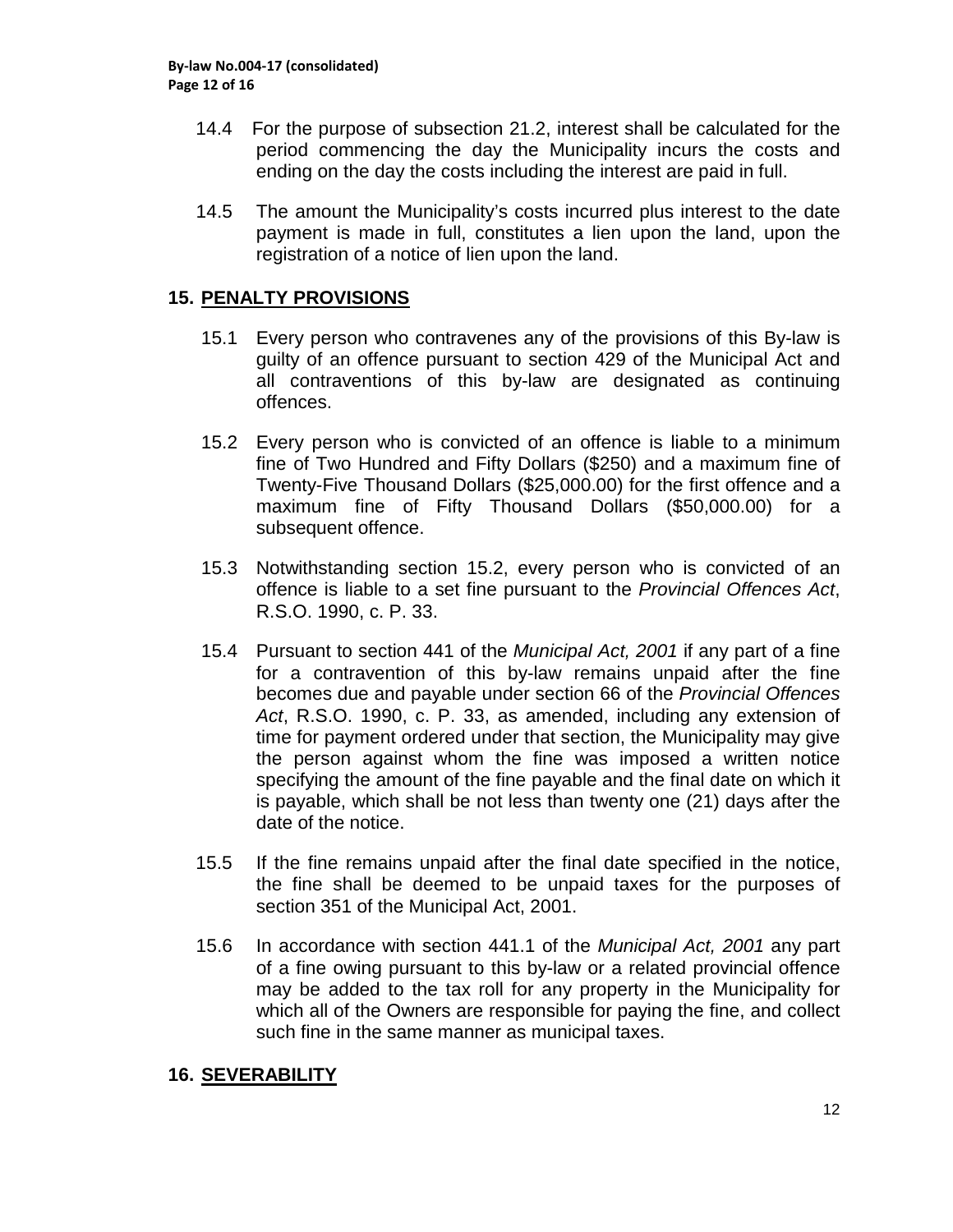16.1 If any section, subsection, clause, paragraph or provision of this Bylaw is found by any Court of competent jurisdiction to be invalid or beyond the powers of the Council to enact, such section, subsection, clause, paragraph or provision shall be deemed to be severable from the remainder of this by-law and all other sections or parts of this Bylaw shall be deemed to be separate and independent there from and are enacted as such.

### **17. REPEAL SECTION**

- 17.1 This by-law will come into force and effect upon the passing of this bylaw by Council.
- 17.2 Notwithstanding section 17.1, the set fines referred in section 15.3 above will come into force and effect upon the final approval of the set fines schedule by the Chief Justice, or designate, of the Ontario Court of Justice pursuant to Part 1 of the *Provincial Offences Act*, R.S.O. 1990, c. P. 33, as amended. The set fines schedule, as approved, is attached hereto as Schedule "A" and forms part of this by-law.
- 17.3 By-law number 34-13 of the Township and all by-laws amending the same and any other by-law inconsistent with the provisions of this bylaw are hereby repealed on the date this by-law comes into force and effect.
- 17.4 Notwithstanding Section 17.3, the provisions of By-law number 34-13 and their amending by-laws, are deemed to continue in force and effect with respect to any and all orders, appeals or prosecutions issued, filed or commenced under those by-laws and any assessment, rate, charge, tax, fee, liability or penalty outstanding under same bylaws may be collected as if such by-laws had not been repealed.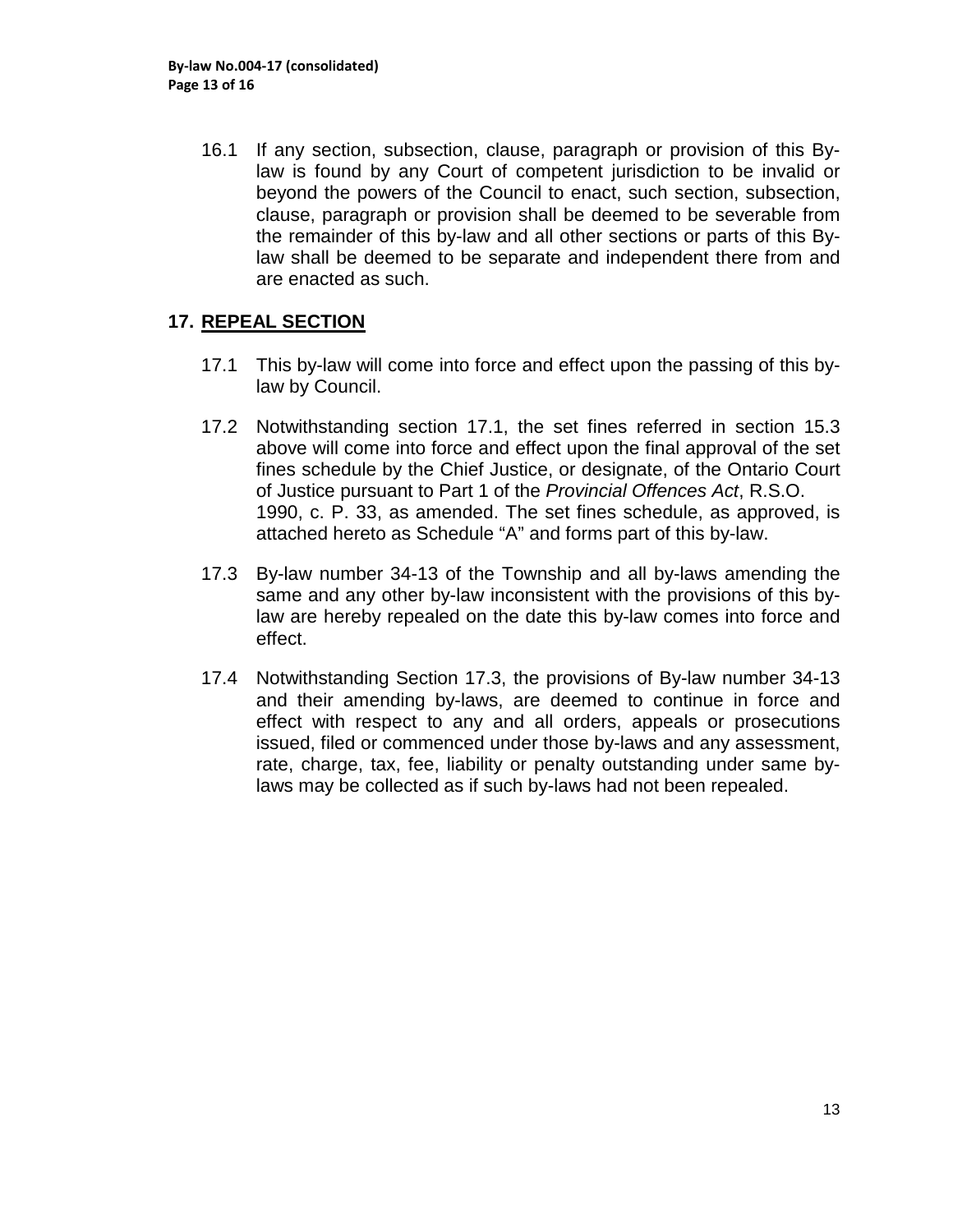17.5 Notwithstanding section 17.3, By-law number 34-13, and its amending by-laws, are deemed to continue in force and effect with respect to any enforcement under Part I of the *Provincial Offences Act*, R.S.O. 1990, c. P. 33, as amended, as well as the set fine schedule as approved by the Chief Justice, until such time as the Chief Justice approves the set fine schedule as set out in section 15.2 above. Where the provisions of any By-law number 34-13 and their amending by-law are inconsistent with the provisions of this by-law, the provisions of this by-law shall prevail.

#### **READ A FIRST, SECOND AND THIRD TIME AND FINALLY PASSED THIS 9th DAY OF JANUARY, 2017.**

### **ANDREW LENNOX, MAYOR**

### **KARREN WALLACE, CLERK**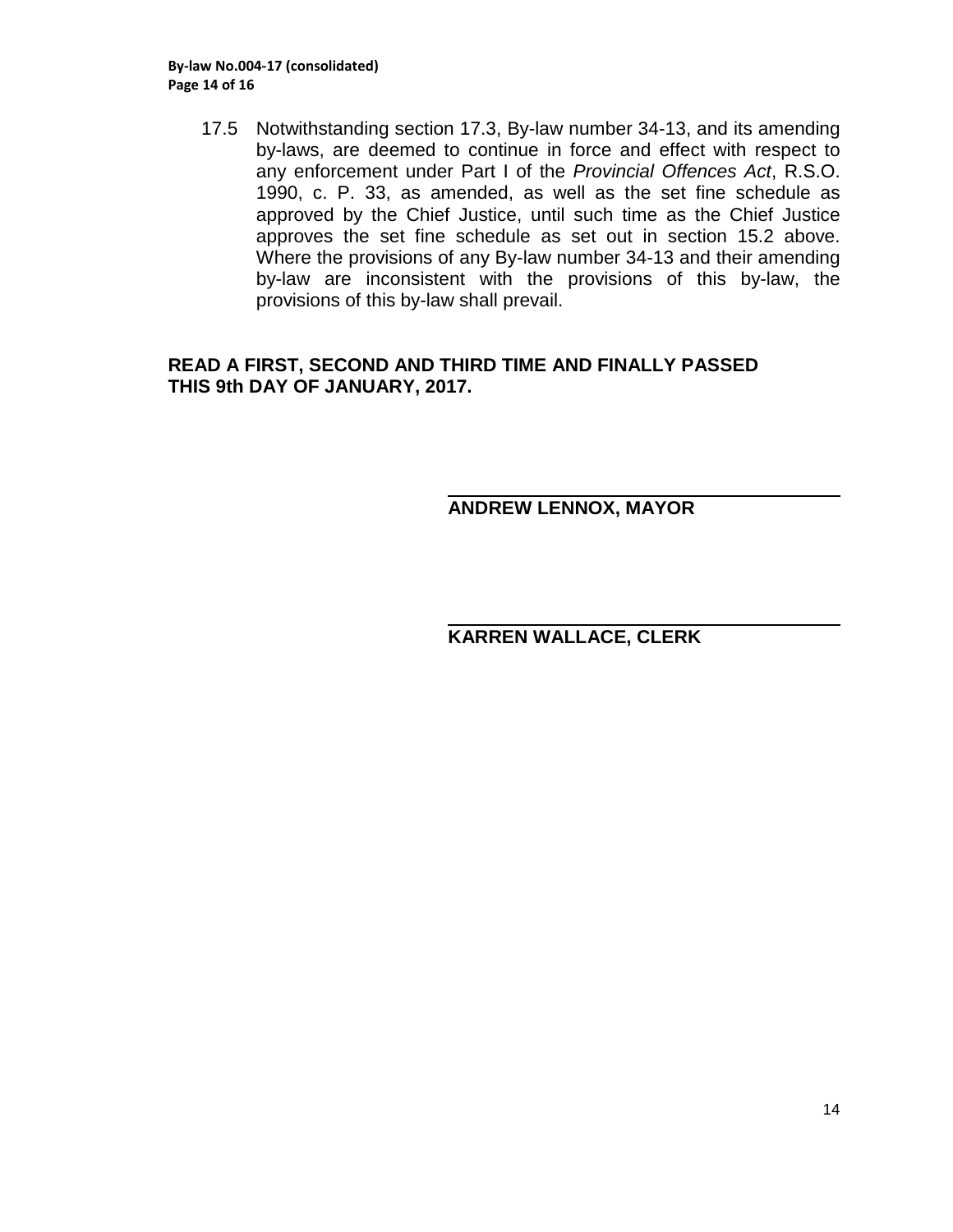#### **Schedule A**

#### The Corporation of the Township of Wellington North **PART I PROVINCIAL OFFENCES ACT**

By-law Number 004-17: A by-law to regulate and provide for the keeping, control and licensing of dogs within the Township of Wellington North

| <b>ITEM</b>  | <b>COLUMN1</b><br><b>Short Form Wording</b>                                                                                                                                           | <b>COLUMN 2</b><br><b>Provision creating</b><br>or defining offence | <b>COLUMN 3</b><br><b>Set Fines</b> |
|--------------|---------------------------------------------------------------------------------------------------------------------------------------------------------------------------------------|---------------------------------------------------------------------|-------------------------------------|
| 1            | Allowing a dog to run at large                                                                                                                                                        | Section 2.2                                                         | \$100.00                            |
| $\mathbf{2}$ | Potentially dangerous dog not confined                                                                                                                                                | Section 4.1                                                         | \$500.00                            |
| 3            | Potentially dangerous dog not under<br>the effective control of an adult person<br>and under leash approved by Animal<br><b>Control Officer</b>                                       | Section 4.2                                                         | \$500.00                            |
| 4            | Not securely attaching a muzzle to<br>potentially dangerous dog                                                                                                                       | Section 4.3                                                         | \$500.00                            |
| 5            | Not permitting Animal Control Officer to<br>insert a microchip implantation in<br>potentially dangerous dog                                                                           | Section 4.4                                                         | \$400.00                            |
| 6            | Not providing Animal Control Officer<br>with new address and telephone<br>number of owner within two (2) working<br>days of moving potentially dangerous<br>dog                       | Section 4.5                                                         | \$100.00                            |
| 7            | Not providing Animal Control Officer<br>with name, address and telephone<br>number of new owner within two (2)<br>working days of selling or giving away<br>potentially dangerous dog | Section 4.6                                                         | \$100.00                            |
| 8            | Not advising Animal Control Officer<br>within two (2) working days of death of<br>potentially dangerous dog                                                                           | Section 4.7                                                         | \$50.00                             |
| 9            | Not advising Animal Control Officer<br>forthwith if potentially dangerous dog is<br>running At Large or has bitten or<br>attacked any person or animal                                | Section 4.8                                                         | \$100.00                            |
| 10           | Not displaying a warning sign                                                                                                                                                         | Section 4.9                                                         | \$200.00                            |
| 11           | Dangerous dog not confined                                                                                                                                                            | Section 5.1                                                         | \$500.00                            |
| 12           | Dangerous dog not under the effective<br>control of an adult person and under<br>leash approved by Animal Control<br><b>Officer</b>                                                   | Section 5.2                                                         | \$500.00                            |
| 13           | Not securely attaching a muzzle to<br>dangerous dog                                                                                                                                   | Section 5.3                                                         | \$500.00                            |